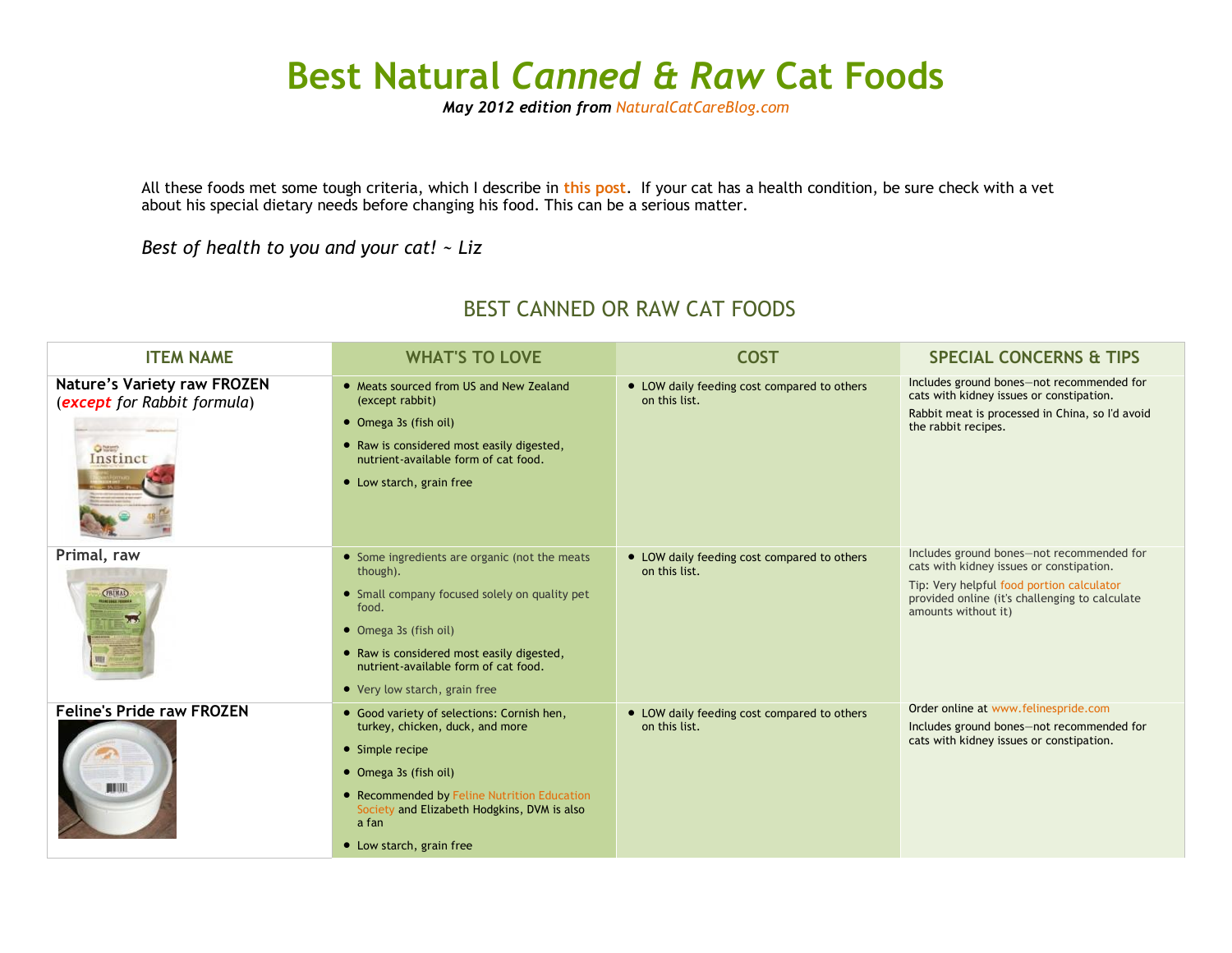| Honest Kitchen raw DEHYDRATED<br>≣<br>Drowl                 | • Only pet food legally allowed to call<br>themselves "human grade" (they won a<br>lawsuit). Plant is certified for organic and<br>kosher products by the state of California.<br>• Raw is considered most easily digested,<br>nutrient-available form of cat food.<br>• Low starch, grain free                         | • LOW daily feeding cost compared to others<br>on this list.    | You need to add water soak it for about 15-20<br>minutes before serving.<br>Introduce gradually. Texture is unique--some<br>cats resist it. Ours like it better with ground<br>turkey added.<br>Tip: Best deal I found on a trial size is at their<br>online store.<br>Tip: You can add "homemade" food. "Add 1/2<br>cup of home food for each dry cup of Prowl.<br>Feed slightly less Prowl to compensate" |
|-------------------------------------------------------------|-------------------------------------------------------------------------------------------------------------------------------------------------------------------------------------------------------------------------------------------------------------------------------------------------------------------------|-----------------------------------------------------------------|-------------------------------------------------------------------------------------------------------------------------------------------------------------------------------------------------------------------------------------------------------------------------------------------------------------------------------------------------------------------------------------------------------------|
| <b>Blue Buffalo Wild Delights AND Blue</b><br><b>Bistro</b> | • Meat is from US and New Zealand<br>• No carrageenan<br>• No BPA in cans<br>• Very low starch, grain free                                                                                                                                                                                                              | • Low daily feeding cost compared to others<br>on this list.    | Feed two 3oz cans per 6 to 8 lbs. body weight<br>day, so active 10 lb cats will likely need a bit<br>more than 2 cans per day. Only comes in 3oz.<br>Note that Wilderness Wild Delights is<br>different from just "Wilderness" (Plain<br>Wilderness has carrageenan)                                                                                                                                        |
| Ziwipeak, raw air-DEHYDRATED<br>ZiwiPeat                    | • Omega 3s (fish oil)<br>• No hormones and antibiotics<br>• 8% more moisture than most dry foods--more<br>if you add water.<br>• More convenient than raw frozen food.<br>• Raw is considered the most easily digested,<br>nutrient-available form of cat food.<br>• Low starch, grain free; nice simple<br>ingredients | • Low daily feeding cost compared to others<br>on this list.    | To support kidney and urinary wellness in<br>healthy cats, I would not serve this without<br>mixing in some water.<br>Several experts say dry foods are too<br>dehydrating for cats with kidney problems.<br>Tip: Our cats love the "Venison & Fish" formula.<br>Lamb, not so much.                                                                                                                         |
| <b>LOTUS canned</b><br><b>SERVICE IN CITY</b>               | • No carrageenan<br>• Very low starch, grain free<br>• All ingredients sourced from US, Canada,<br><b>New Zealand</b><br>• Made in small batches in US<br>• Claim not to have BPA in lining                                                                                                                             | • Medium daily feeding cost compared to<br>others on this list. |                                                                                                                                                                                                                                                                                                                                                                                                             |
| <b>Taste of the Wild</b>                                    | • No BPA in cans<br>• No carrageenan<br>• Low starch, grain free                                                                                                                                                                                                                                                        | • Medium daily feeding cost compared to<br>others on this list. |                                                                                                                                                                                                                                                                                                                                                                                                             |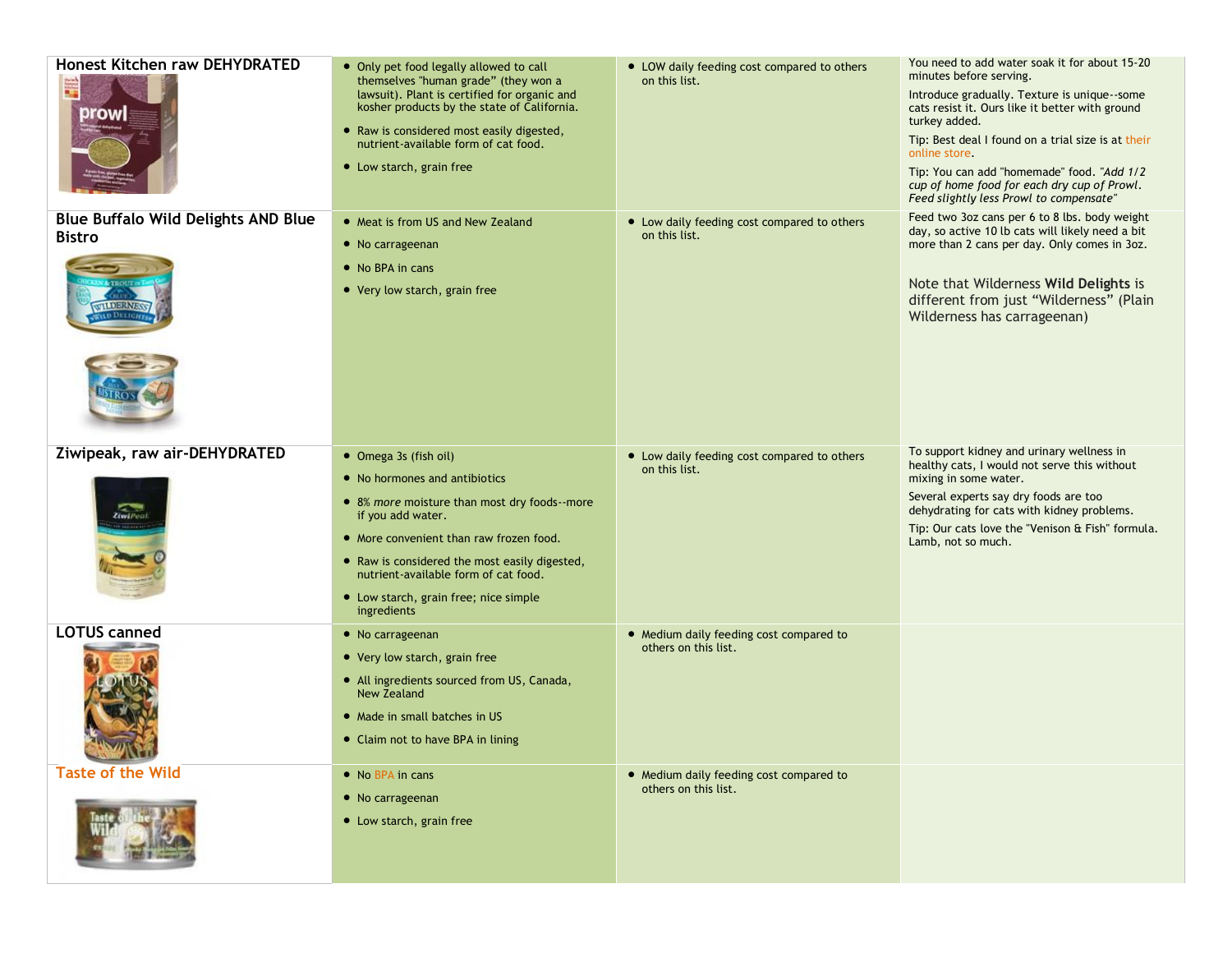| Newman's organic grain-free canned                          | • Organic.                                                                                                                                                                                                        | • Medium daily feeding cost compared to                         | Be sure to the get the grain-free ones, but                                                                                                             |
|-------------------------------------------------------------|-------------------------------------------------------------------------------------------------------------------------------------------------------------------------------------------------------------------|-----------------------------------------------------------------|---------------------------------------------------------------------------------------------------------------------------------------------------------|
|                                                             | • Liver, in particular, can be very nourishing<br>and appealing for some cats who are weak<br>from illness.<br>• No BPA in small cans (but 12oz cans have it<br>• No carrageenan<br>• Very low starch, grain free | others on this list.                                            | there's not much variety. (Some cats don't like<br>beef or liver.)<br>Tip: A little dry--mix in some water.                                             |
|                                                             |                                                                                                                                                                                                                   |                                                                 |                                                                                                                                                         |
| Nature's Variety Instinct canned<br>95% (except for Rabbit) | • Meats sourced from US and New Zealand<br>(except rabbit)<br>• No carrageenan                                                                                                                                    | • Medium daily feeding cost compared to<br>others on this list. | Rabbit meat is processed in China, so I'd avoid<br>the rabbit recipes.                                                                                  |
| Instinct                                                    | • Very low starch, grain free<br>• No BPA in 5.5oz and 3 oz cans                                                                                                                                                  |                                                                 |                                                                                                                                                         |
| <b>FROMM canned</b>                                         | • Food sources from US and Canada                                                                                                                                                                                 | • Medium daily feeding cost compared to                         | Almost all their canned foods include salmon,                                                                                                           |
|                                                             | • No carrageenan                                                                                                                                                                                                  | others on this list.                                            | which I wouldn't want to feed everyday. Better<br>to do1 -2x per week to reduce thyroid risks.                                                          |
|                                                             | • Very low starch, grain free                                                                                                                                                                                     |                                                                 |                                                                                                                                                         |
| Tiki Cat Hanalei Luau Wild Salmon,                          | • Sources through environmental fishing                                                                                                                                                                           | • Medium daily feeding cost compared to                         | Use in rotation schedule for variety--not as only<br>food. This formula does contain a small amount                                                     |
| canned                                                      | practices; seafood sustainability and food<br>safety guidelines                                                                                                                                                   | others on this list.                                            | of vitamin K3, which I normally avoid for                                                                                                               |
|                                                             | • Manufactured in a human food factory<br>(quality is visible-looks and smells like<br>human food)                                                                                                                |                                                                 | reasons described here. However, as part of a<br>varied diet I personally think this formula's<br>good qualities outweigh the unfavorable bit of<br>K3. |
| <b>ILD SALMON IN SALMON CONS</b>                            | • Our cats LOVE it                                                                                                                                                                                                |                                                                 | Avoid the TikiCat formulas that have<br>carrageenan or grains in them. (This Wild                                                                       |
|                                                             | • No BPA in cans                                                                                                                                                                                                  |                                                                 | Salmon one doesn't have those.)                                                                                                                         |
|                                                             | • Low starch, grain free                                                                                                                                                                                          |                                                                 |                                                                                                                                                         |
| Life's Abundance Instinctive Choice                         | • Simple ingredients, include organic chicken                                                                                                                                                                     | • Medium-high daily feeding cost compared to                    | Cats always seem to love this stuff.                                                                                                                    |
| canned                                                      | • Omega 3s (fish oil)                                                                                                                                                                                             | others on this list.                                            | Only one "flavor" (but contains multiple meats.)<br>I can only find it online--by the case. I                                                           |
|                                                             | • No carrageenan                                                                                                                                                                                                  |                                                                 | suggesting getting their trial size first.                                                                                                              |
|                                                             | • Very low starch, grain free<br>No BPA in cans                                                                                                                                                                   |                                                                 | You can save money & time with their auto-<br>ship option.                                                                                              |